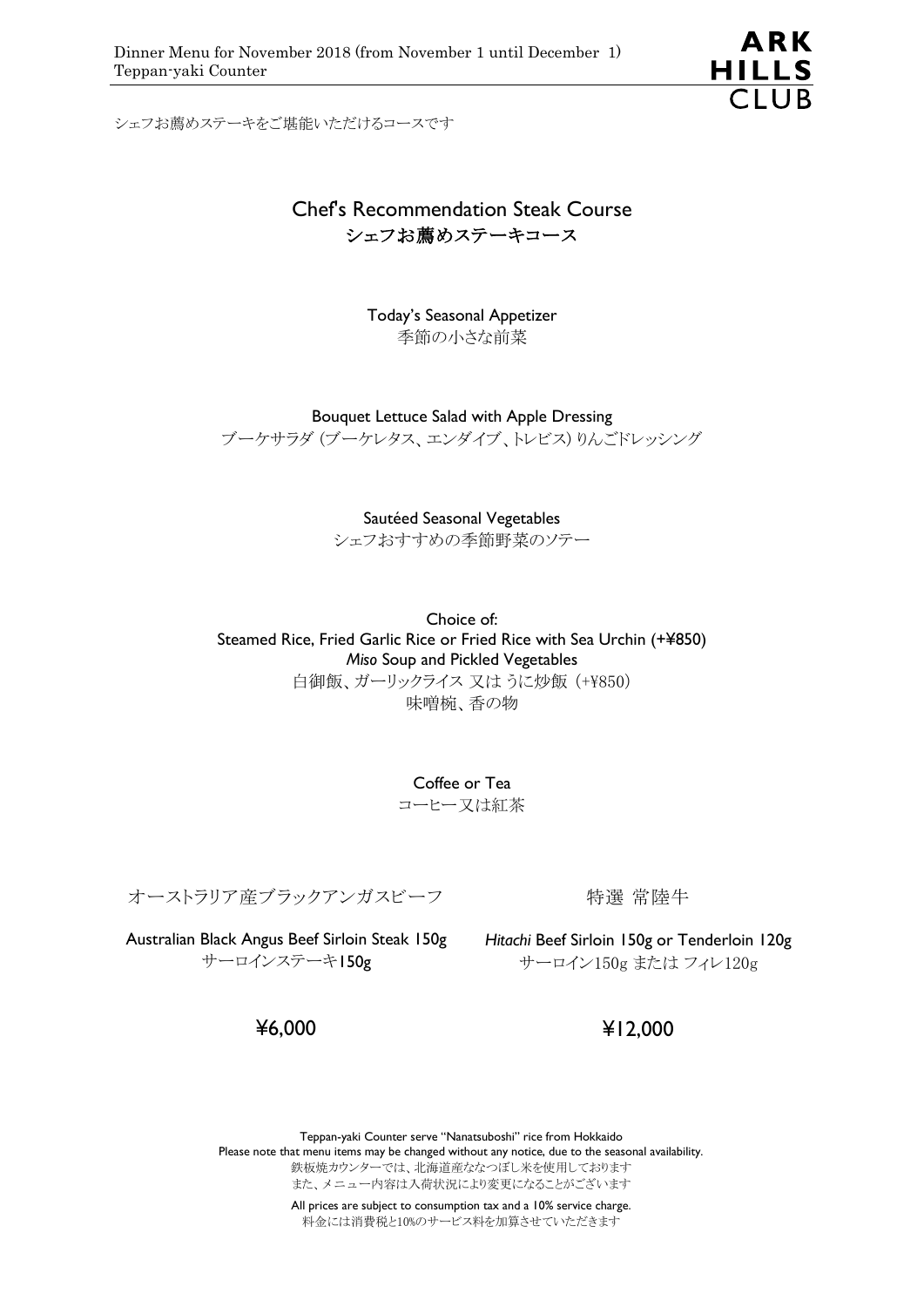

Fish & Meat Course 魚料理とお肉のコース

Today's Seasonal Appetizer 季節の小さな前菜

Bouquet Lettuce Salad with Apple Dressing ブーケサラダ (ブーケレタス、エンダイブ、トレビス) りんごドレッシング

Sautéed Rockfish with Sherry Vinegar Sauce

かさごのソテー シェリービネガーソース

Ghost Plant Leaf with Honey お口休めのグラパラリーフ

Sautéed Seasonal Vegetables シェフおすすめの季節野菜のソテー

Choice of: Steamed Rice, Fried Garlic Rice or Fried Rice with Sea Urchin (+¥850) *Miso* Soup and Pickled Vegetables 白御飯、ガーリックライス 又は うに炒飯 (+¥850) 味噌椀、香の物

> Dessert and Coffee or Tea デザートとコーヒー又は紅茶

国産牛

特選 常陸牛

Japanese Beef Sirloin 100g or Tenderloin 100g *Hitachi* Beef Sirloin 100g or Tenderloin 100g サーロイン100g または フィレ100g

サーロイン100g または フィレ100g

¥10,000

¥15,000

Teppan-yaki Counter serve "Nanatsuboshi" rice from Hokkaido Please note that menu items may be changed without any notice, due to the seasonal availability. 鉄板焼カウンターでは、北海道産ななつぼし米を使用しております また、メニュー内容は入荷状況により変更になることがございます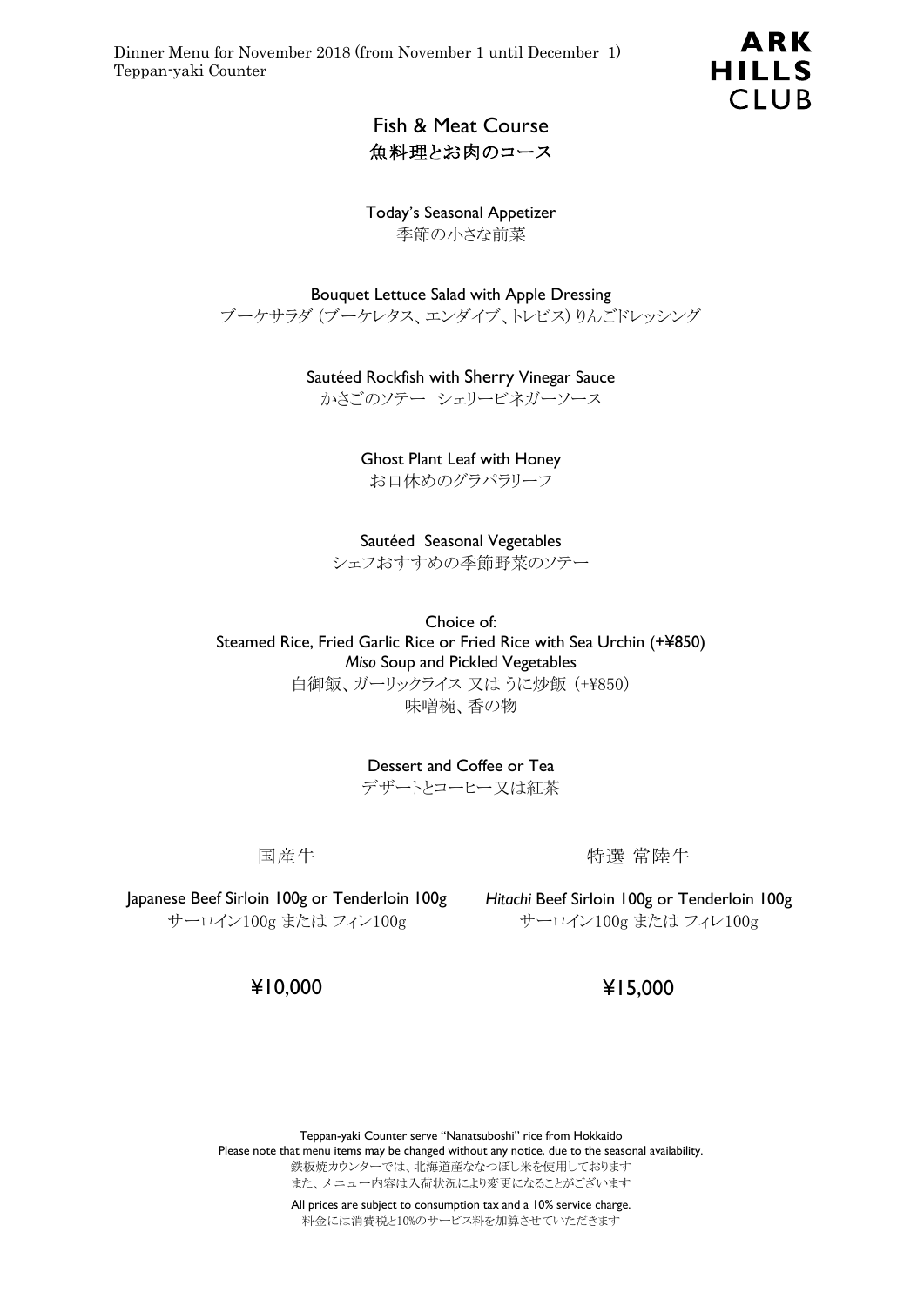

## Abalone & Meat Course 蝦夷鮑とお肉のコース

Today's Seasonal Appetizer 季節の小さな前菜

Bouquet Lettuce Salad with Apple Dressing ブーケサラダ (ブーケレタス、エンダイブ、トレビス) りんごドレッシング

> Dried Blowfish with *Sudachi* Citrus 河豚の一夜干し 酢橘添え

Sautéed Abalone with Liver Butter Sauce

蝦夷鮑のソテー(100g) 肝バターソース

Ghost Plant Leaf with Honey お口休めのグラパラリーフ

Sautéed Seasonal Vegetables シェフおすすめの季節野菜のソテー

Choice of: Steamed Rice, Fried Garlic Rice or Fried Rice with Sea Urchin (+¥850) *Miso* Soup and Pickled Vegetables 白御飯、ガーリックライス 又は うに炒飯 (+¥850) 味噌椀、香の物

> Dessert and Coffee or Tea デザートとコーヒー又は紅茶

国産牛

特選 常陸牛

Japanese Beef Sirloin 100g or Tenderloin 100g *Hitachi* Beef Sirloin 100g or Tenderloin 100g サーロイン100g または フィレ100g

サーロイン100g または フィレ100g

¥12,000

¥17,000

Teppan-yaki Counter serve "Nanatsuboshi" rice from Hokkaido Please note that menu items may be changed without any notice, due to the seasonal availability. 鉄板焼カウンターでは、北海道産ななつぼし米を使用しております また、メニュー内容は入荷状況により変更になることがございます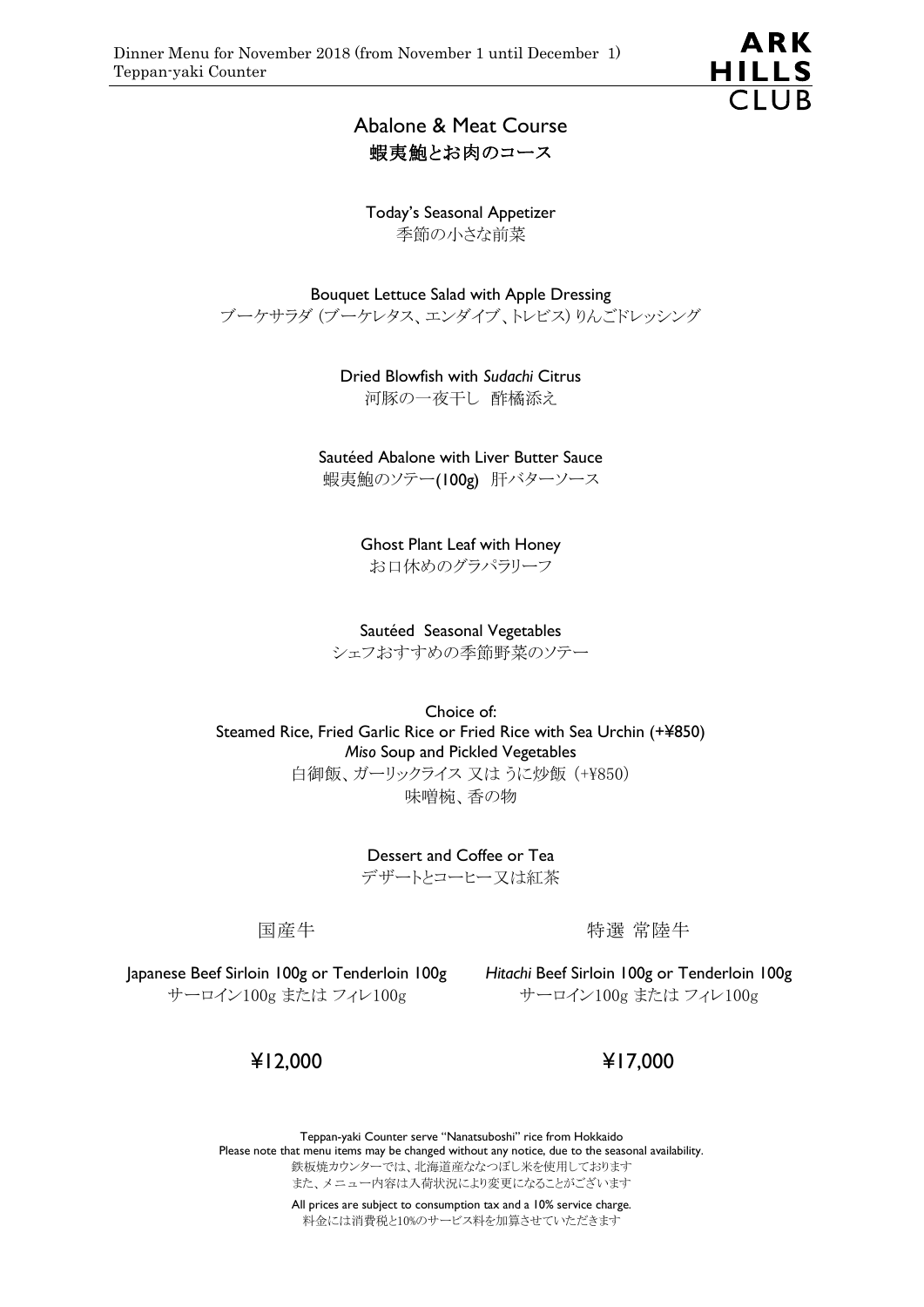

### Seafood Course シーフードコース

Today's Seasonal Appetizer 季節の小さな前菜

Bouquet Lettuce Salad with Apple Dressing ブーケサラダ (ブーケレタス、エンダイブ、トレビス) りんごドレッシング

> Grilled *Hokkaido* Scallops 北海道八雲漁港帆立貝のグリル

Sautéed Rockfish with Sherry Vinegar Sauce

かさごのソテー シェリービネガーソース

Ghost Plant Leaf with Honey お口休めのグラパラリーフ

Sautéed Abalone with Liver Butter Sauce 蝦夷鮑のソテー(100g) 肝バターソース

Sautéed Seasonal Vegetables シェフおすすめの季節野菜のソテー

Choice of: Steamed Rice, Fried Garlic Rice or Fried Rice with Sea Urchin (+¥850) *Miso* Soup and Pickled Vegetables 白御飯、ガーリックライス 又は うに炒飯 (+¥850) 味噌椀、香の物

> Dessert and Coffee or Tea デザートとコーヒー又は紅茶

# ¥12,000

Teppan-yaki Counter serve "Nanatsuboshi" rice from Hokkaido Please note that menu items may be changed without any notice, due to the seasonal availability. 鉄板焼カウンターでは、北海道産ななつぼし米を使用しております また、メニュー内容は入荷状況により変更になることがございます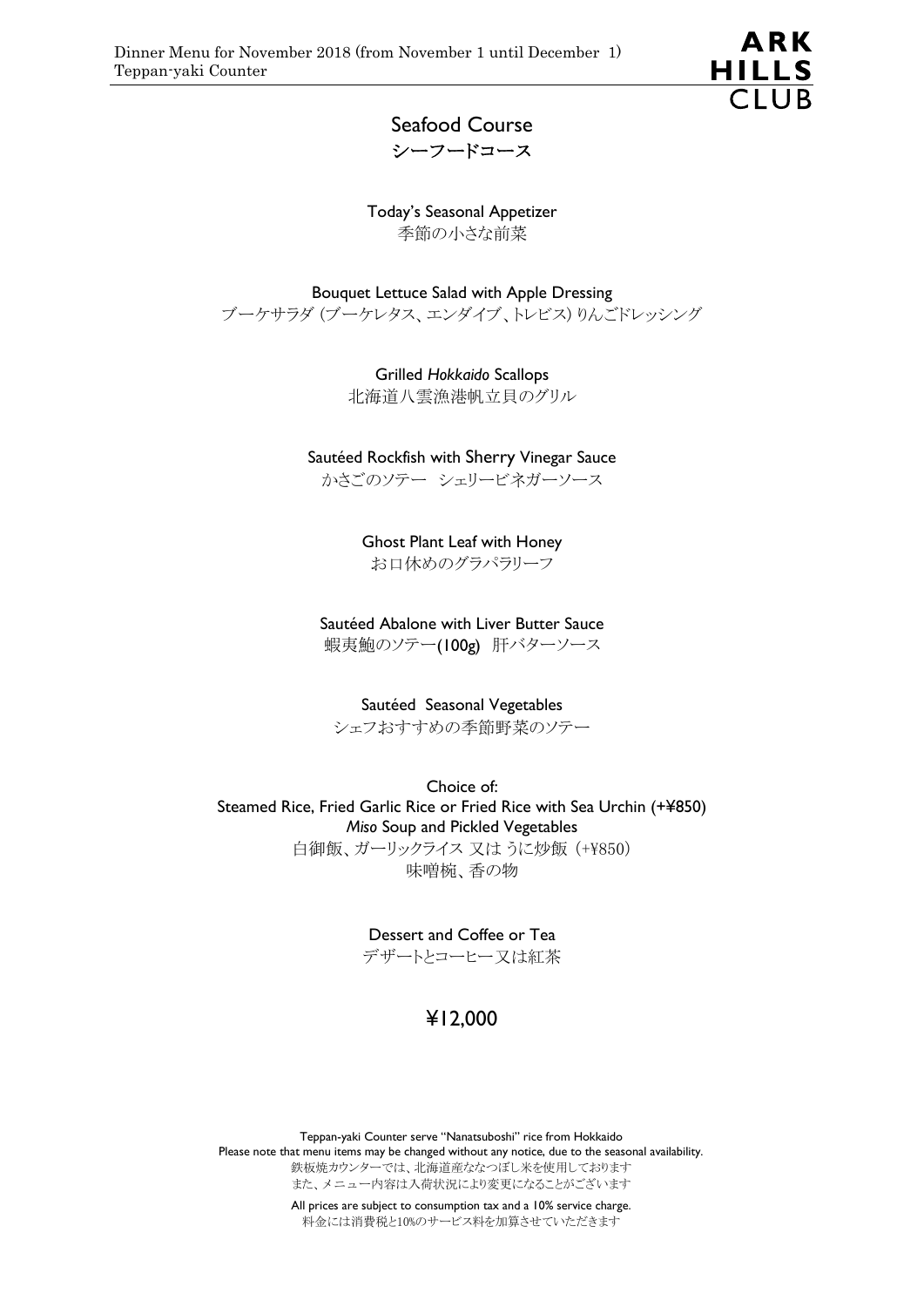

# *Tobigyu- Yonezawa* Beef Course 飛び牛コース 米沢牛

Today's Seasonal Appetizer 季節の小さな前菜

Bouquet Lettuce Salad with Apple Dressing

ブーケサラダ (ブーケレタス、エンダイブ、トレビス) りんごドレッシング

*Yonezawa* Beef Sirloin 150g

米沢牛 サーロイン150g

Sautéed Seasonal Vegetables

シェフおすすめの季節野菜のソテー

Choice of: Steamed Rice, Fried Garlic Rice or Fried Rice with Sea Urchin (+¥850) *Miso* Soup and Pickled Vegetables 白御飯、ガーリックライス 又は うに炒飯 (+¥850) 味噌椀、香の物

> Coffee or Tea コーヒー又は紅茶

## ¥20,000

Teppan-yaki Counter serve "Nanatsuboshi" rice from Hokkaido Please note that menu items may be changed without any notice, due to the seasonal availability. 鉄板焼カウンターでは、北海道産ななつぼし米を使用しております また、メニュー内容は入荷状況により変更になることがございます